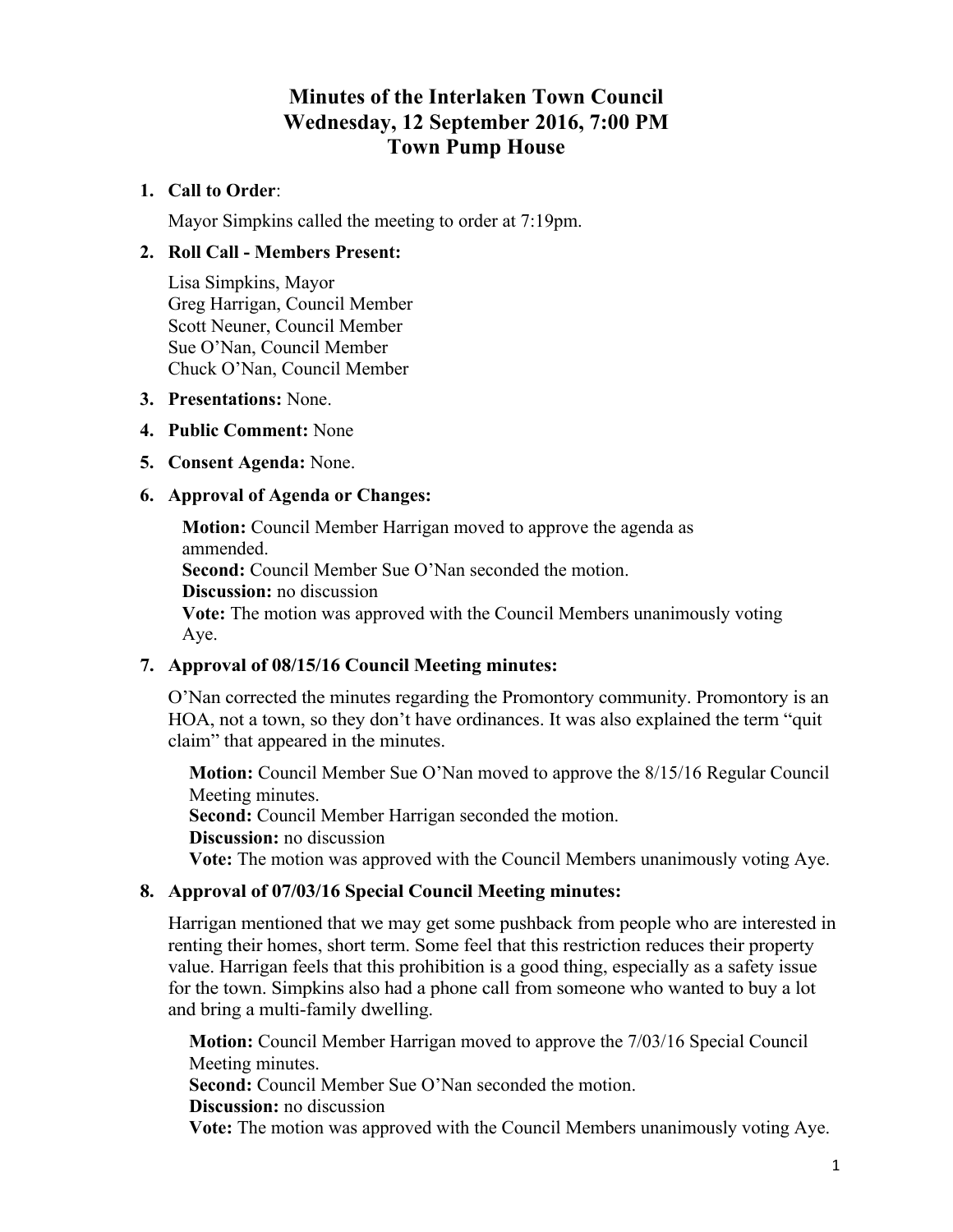# **9. Swearing in of Council Member Chuck O'Nan:**

Town Clerk witnessed as notary public, the signing of the oath of office for Chuck O'Nan.

#### **10. Discussion of Planning Commission Makeup, Current Membership:**

Smith Clerk noted that Scott Neuner was still a member of the Planning Commission as a full member, but he agreed to stay on the Commission as an alternate member. He formally resigned as a full member, and agreed to serve as an alternate.

#### **11. Discussion and Vote on Planning Commission Recommended Revisions to Titles 2,9, and 11:**

Given that the correct procedure for approval of any revisions to the titles requires that the revisions be presented to the Council prior to a vote, it was decided to move this agenda item to after item 19 in order to allow Clerk Smith to consolidate these changes for presentation.

**Motion:** Council Member Sue O'Nan moved to this agenda item to the end of the meeting.

**Second:** Council Member Neuner seconded the motion.

#### **Discussion:** no discussion

**Vote:** The motion was approved with the Council Members unanimously voting Aye.

#### **12. Connor Project Status Report:**

Bill Goodall, Planning Commission chair, reported that a site disturbance permit has been issued. He will be able to excavate, but will have to move the dirt out of the town. Harrigan filmed the damage that the excavator did to the road, and that this will have to be deducted from his deposit. Sue O'Nan asked if the site disturbance permit says anything about dust. Harrigan replied that there are no water truck requirements. Simpkins pointed out that we are limited on water. Chuck O'Nan mentioned that silt fencing is usually required before construction. Goodall said that he will bring this with Ryan Taylor to discuss. Harrigan noted that here we are, 140 houses in, adding new requirements to the remaining lot owners, making it more difficult. Goodall noted that his intention is not to make it more difficult. Harrigan pointed out that the Howard property could have significant erosion issues when the rains come. This is an issue Epic Engr. should be aware of as they inspect this property, which was approved by Wasatch County.

#### **13. Watts Excavation Project Report:**

Simpkins reported that the project is done, but the road patch is a joke. This is the project to install a water line that goes under Interlaken Dr. to Burgi Hill Ranches, and then to the new Watts development. There is a huge 5 foot chunk of missing asphalt at the bottom of Edelweiss. The town required them to post a bond of \$4,000. Simpkins will have Epic Engr. call them tomorrow to discuss how to fix this road cut. This project was started without proper permitting through our town. Going forward, Watts understands that he needs an Interlaken permit to proceed.

#### **14. Town Enforcement Officer and Fine Schedule:**

The council reviewed the job description proposed by Neuner. The Council agreed that it was adequate and that the officer should be an active duty police officer. There was a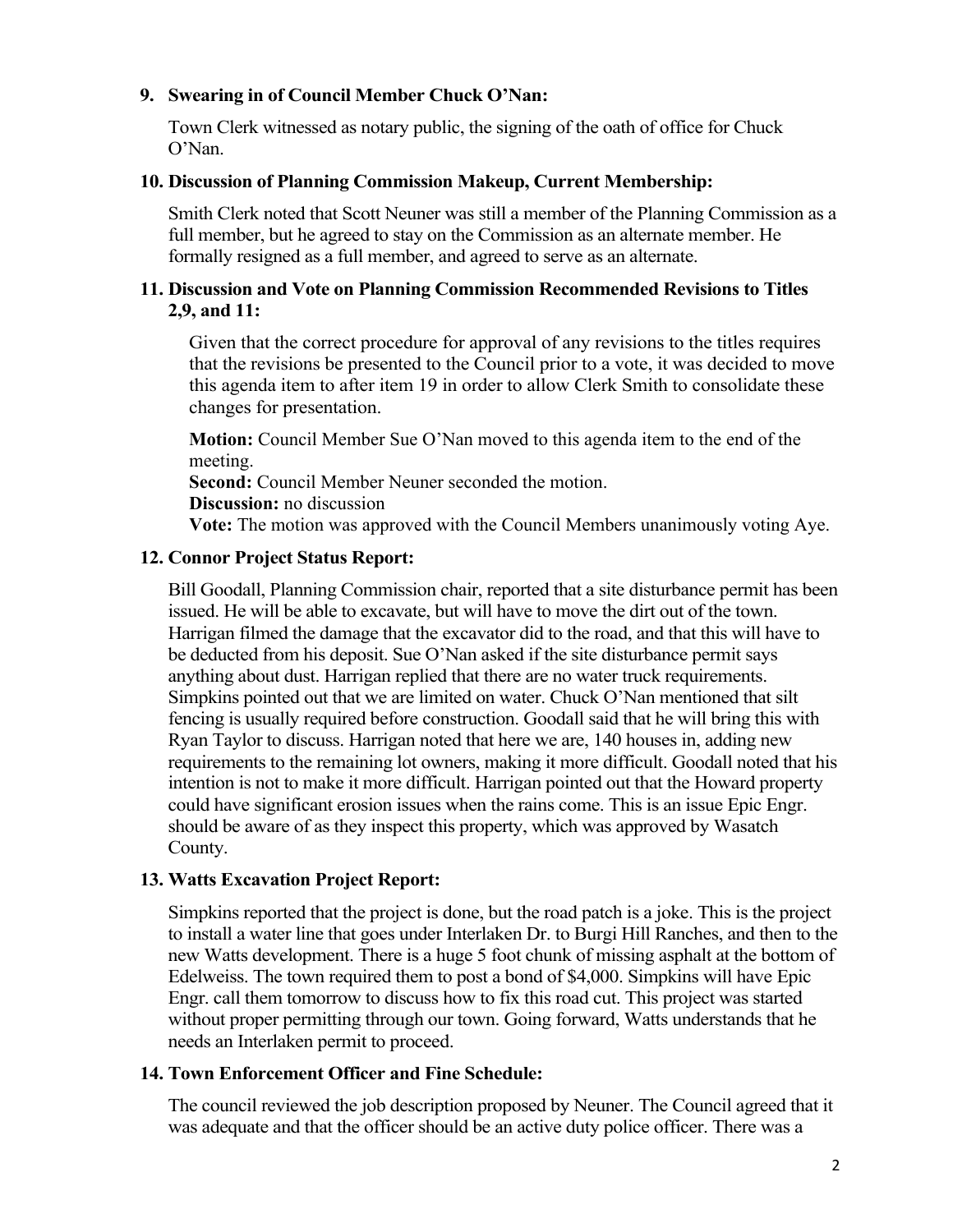discussion regarding the wage. Chuck O'Nan mentioned that Promontory pays an individual \$17/hr if they were provided with health insurance (as an employee) and an off-duty police officer \$20/hr who does not receive insurance benefits. Ninety-nine percent of them are police and county sheriffs. The council agreed to put the wage range from \$17/hr to \$20/hr depending on experience. Harrigan brought up the issue of whether or not they could use their official vehicle, thinking that this might help with speeding issues. The response so far was that they couldn't. Harrigan suggested we get our own enforcement vehicle, possibly in the future, to help deter speeding violations. Chuck O'Nan asked about how we could impose fines on guests. Harrigan pointed out that we are a town, so we can impose fines. Chuck O'Nan stated, in Promontory, speeding tickets are sent to the homeowner and collected from them. Neuner suggested we install cameras to trap speeders. Harrigan offered to talk to Lt. Gardener regarding use of official vehicles and other enforcement issues.

The Council discussed the Uniform Fine Schedule. Clerk Smith recommended crafting a resolution that references the Uniform Fine Schedule and an Interlaken Fine Schedule. This resolution will be prepared by Clerk Smith for the next meeting.

#### **15. Discussion of Current Violations:**

Howard has cleaned up the debris from his site. Simpkins pointed out that his violation for leaving debris in the road right-of-way was \$500 per instance, as listed in the construction building agreement, and \$1000 per day as listed in our ordinance. Smith Clerk had concerns that we did not follow the procedure in our own ordinances, and in particular, Section 2.09, Enforcement Procedures. It's possible, because we did not present the appeals process on the notice of violation, that Howard was not adequately noticed. This is true for Ryan Moore, as well, who was in violation of the short-term rental ban. There was significant discussion on both sides of the issue, but the council agreed that both Howard and Moore should be excused for now, but warned against future violations. In the meantime, the town needs to draw up proper violation notices that meet the requirements of our ordinances. We also need to appoint a Hearing Officer. Tim Bywater may provide some guidance in this area. Harrigan suggested we specifically tell Howard that he needs to install silt fencing and other measures to stop construction debris from eroding into the road and that he needs to clean up the rocks on his site. Simpkins will write Howard a letter to this effect. Smith will write a letter to Moore and have Simpkins sign it. Sue O'Nan asked who would pay for the Hearing Officer. She suggested a retired judge, perhaps Lane McConner. Smith mentioned that the State Ombudsman could be a resource. The Ombudsman writes an opinion, for around \$50. If you disagree with the opinion, you may go to District Court. But if you lose in court, you pay all attorney fees.

#### **16. Chipper Day and Summer Road Maintenance:**

Sue O'Nan contacted a Heber contractor, Visentin Tree & Pest Control (Bill Visentin), who seems interested in chipping in our Town. He charges \$200/hr, and estimated it would take less than 4 hours. He has smaller trucks which make it easier for him to get around our tighter roads. He will remove all the chips from the site. We got on his calendar for October  $3<sup>rd</sup>$ . He has full liability and contractor insurance. Simpkins asked if we want to continue to offer this service in the future. The Council discussed and decided that it might be better to offer it in the future rather than have everyone fend for themselves. It's possible next year we could get on the Fire Department's schedule, earlier in the year. Clerk Smith will send out a notice a week in advance.